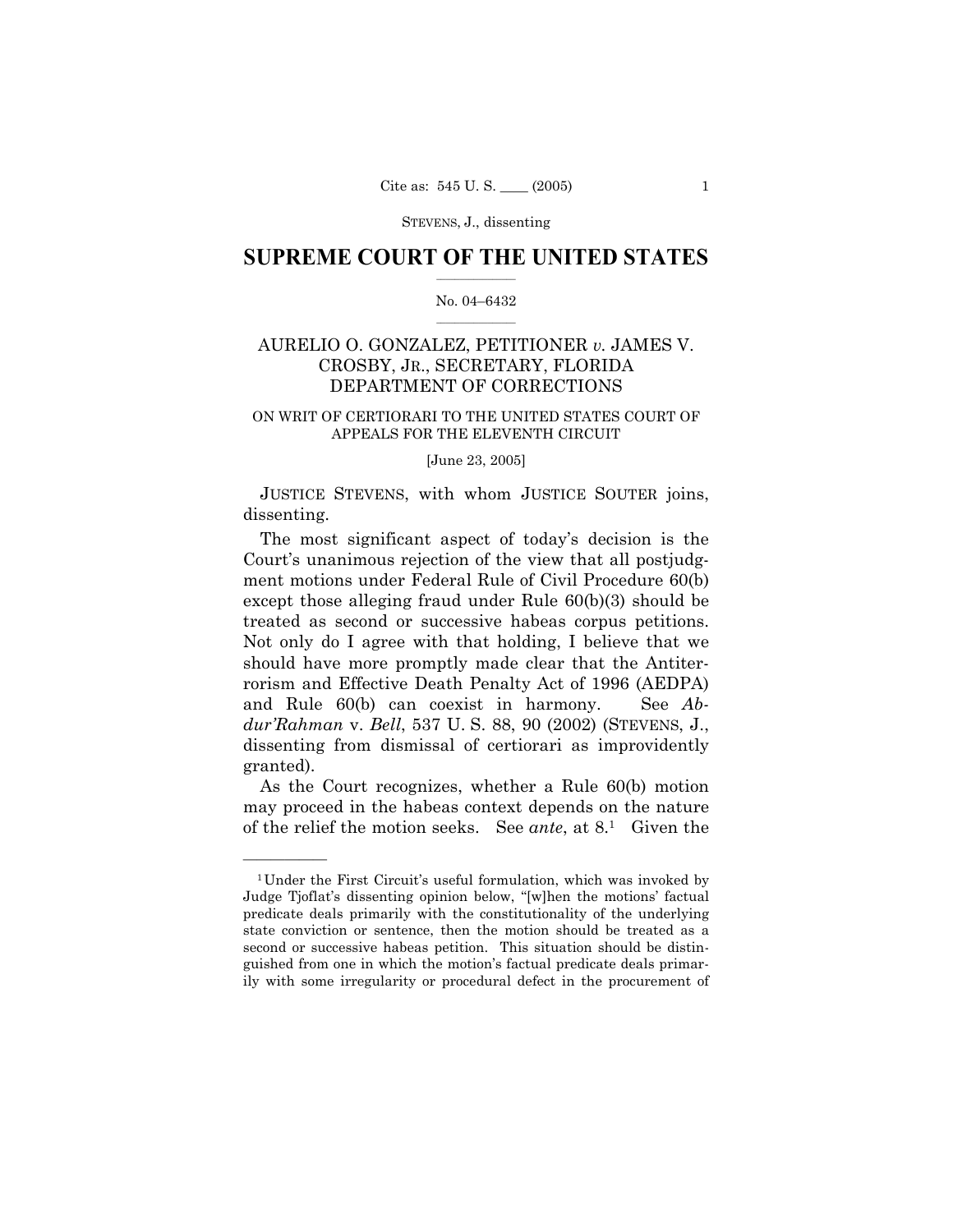#### 2 GONZALEZ *v.* CROSBY

## STEVENS, J., dissenting

substance of petitioner's motion, I agree with the Court that this was a "true" Rule  $60(b)$  motion and that the District Court and the Court of Appeals therefore erred in treating it as a successive habeas petition. And while I also agree with much of the Court's reasoning in Parts I and II of its opinion, I believe the Court goes too far in commenting on issues that are not directly before us and that have not been fully briefed. See, *e.g.*, *ante*, at  $6-7$ (discussing various court of appeals cases). My main disagreement, however, pertains to Part III of the Court's opinion.

 The Court reaches beyond the question on which we granted certiorari (whether petitionerís Rule 60(b) motion should be treated as a successive habeas petition) and adjudicates the merits of that motion. In my judgment, however, "correct procedure requires that the merits of the Rule 60(b) motion be addressed in the first instance by the District Court." *Abdur'Rahman*, 537 U.S., at 97 (STEVENS, J., dissenting). A district court considering a Rule 60(b) motion will often take into account a variety of factors in addition to the specific ground given for reopening the judgment. These factors include the diligence of the movant, the probable merit of the movant's underlying claims, the opposing partyís reliance interests in the finality of the judgment, and other equitable considerations. See 11 C. Wright, A. Miller, & M. Kane, Federal Practice and Procedure ß2857 (2d ed. 1995 and Supp. 2004) see *ibid.* (noting that appellate courts will reverse a district court's decision only for an abuse of discretion); *Plaut v. Spendthrift Farm, Inc.*, 514 U.S. 211, 233-234 (1995)  $(Rule 60(b) "reflects and confirms the courts' own inherent"$ 

the judgment denying relief. That is the classic function of a Rule 60(b) motion, and such a motion should be treated within the usual confines of Rule 60(b).î *Rodwell* v. *Pepe*, 324 F. 3d 66, 70 (2003) (citation omitted); see also 366 F. 3d 1253, 1297 (CA 11 2004) (Tjoflat, J., opinion concurring in part and dissenting in part).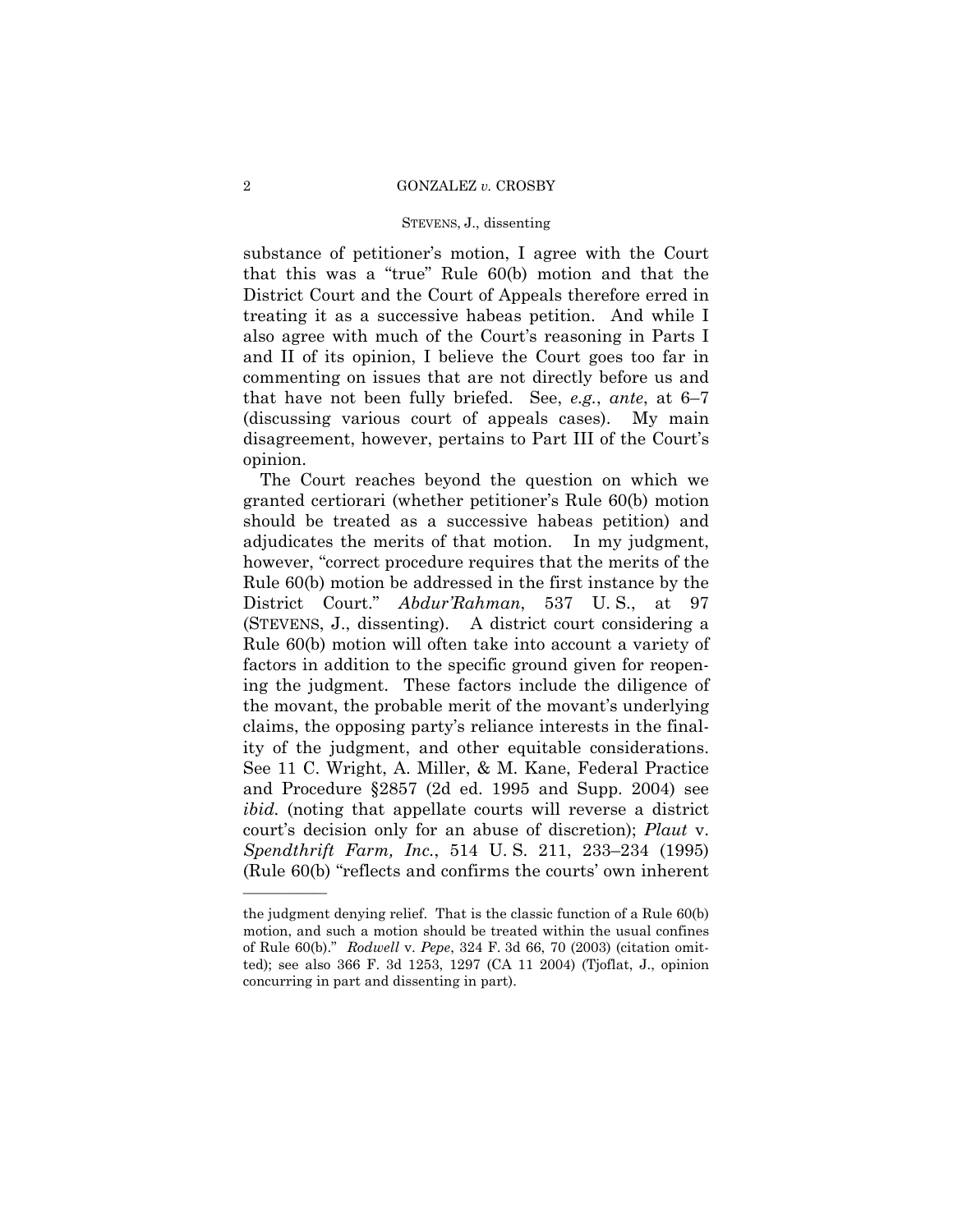and discretionary power, ëfirmly established in English practice long before the foundation of our Republic, to set aside a judgment whose enforcement would work inequity" (citation omitted)). In light of the equitable, often factintensive nature of the Rule 60(b) inquiry, it is inappropriate for an appellate court to undertake it in the first instance. This is especially so in this case, in which both the briefing and the record before us are insufficient with regard to the merits issue.

Orderly procedure aside, the Court's truncated analysis is unsatisfactory. At least in some circumstances, a supervening change in AEDPA procedural law can be the kind of "extraordinary circumstanc[e]," *Ackermann* v. *United States,* 340 U. S. 193, 199 (1950), that constitutes a ìreason justifying relief from the operation of the judgment" within the meaning of Rule  $60(b)(6)$ . In this case, the District Court dismissed petitionerís habeas petition as time barred after concluding that his second motion for state postconviction relief did not toll AEDPA's statute of limitations. See 28 U. S. C. ß2244(d). After that judgment became final, however, we decided *Artuz* v. *Bennett*, 531 U. S. 4 (2000), which made clear that the District Court's ruling on tolling was erroneous and that the habeas petition should therefore not have been dismissed.2

 Unfortunately, the Court underestimates the significance of the fact that petitioner was effectively shut out of federal court—without any adjudication of the merits of his claims—because of a procedural ruling that was later shown to be flatly mistaken. As we have stressed, ì[d]ismissal of a *first* federal habeas petition is a particularly serious matter, for that dismissal denies the peti-

<sup>2</sup>Although the State contests this point in a footnote, see Brief for Respondent  $40-41$ , n. 33, the Court rightly assumes that the District Court's decision was incorrect. See *ante*, at 11, and n. 8. If any doubt remains, it should be resolved by the District Court in the first instance.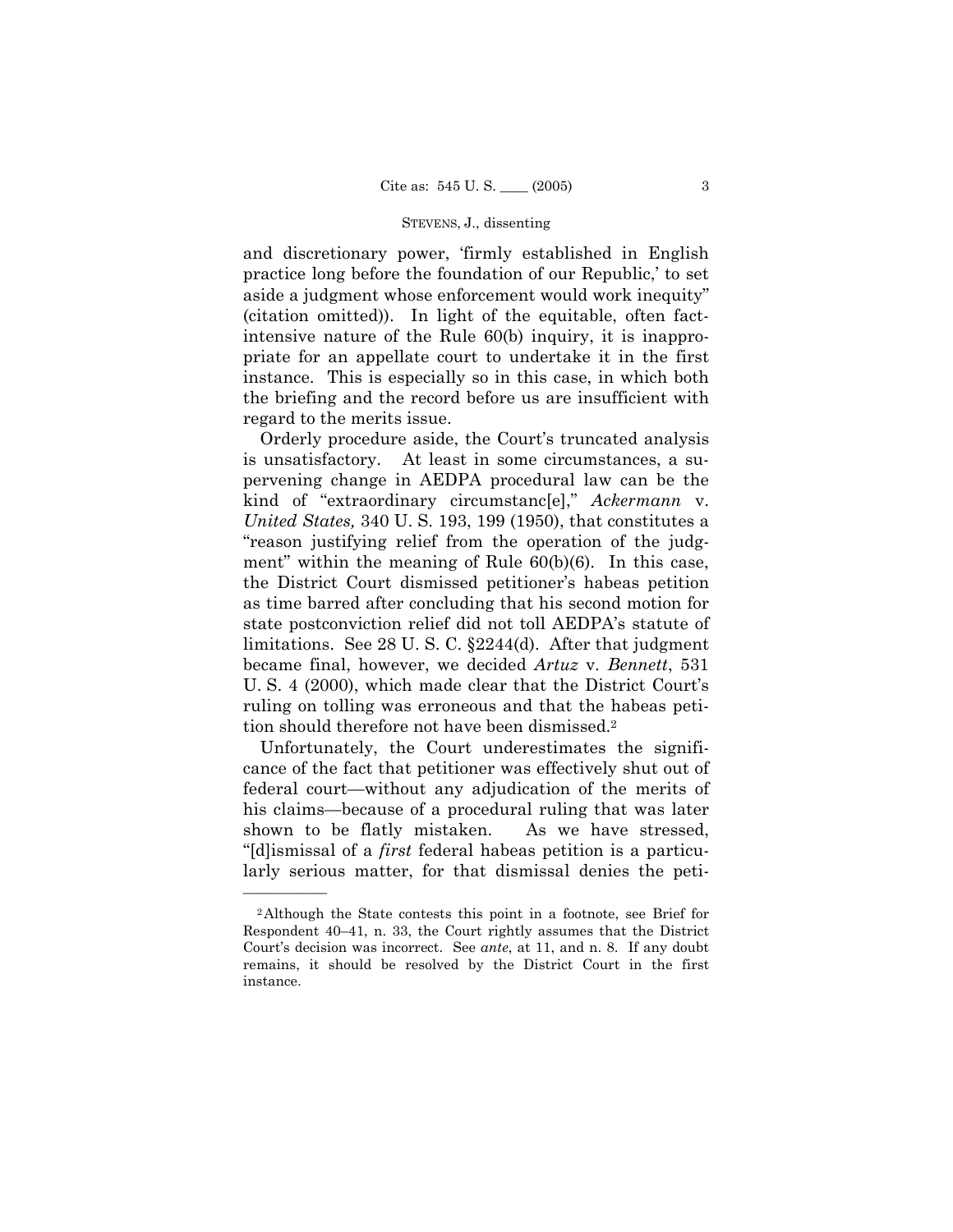#### 4 GONZALEZ *v.* CROSBY

### STEVENS, J., dissenting

tioner the protections of the Great Writ entirely, risking injury to an important interest in human liberty." Lon*char* v. *Thomas*, 517 U. S. 314, 324 (1996); see also *Slack*  v. *McDaniel*, 529 U.S. 473, 483 (2000) ("The writ of habeas corpus plays a vital role in protecting constitutional rights"). When a habeas petition has been dismissed on a clearly defective procedural ground, the State can hardly claim a legitimate interest in the finality of that judgment. Indeed, the State has experienced a windfall, while the state prisoner has been deprived—contrary to congressional intent—of his valuable right to one full round of federal habeas review.

 While this type of supervening change in procedural law may not alone warrant the reopening of a habeas judgment, there may be special factors that allow a prisoner to satisfy the high standard of Rule 60(b)(6). For instance, when a prisoner has shown reasonable diligence in seeking relief based on a change in procedural law, and when that prisoner can show that there is probable merit to his underlying claims, it would be well in keeping with a district court's discretion under Rule 60(b)(6) for that court to reopen the habeas judgment and give the prisoner the one fair shot at habeas review that Congress intended that he have. After all, we have consistently recognized that Rule  $60(b)(6)$  "provides courts with authority 'adequate to enable them to vacate judgments whenever such action is appropriate to accomplish justice.<sup>"</sup> *Liljeberg* **v**. *Health Services Acquisition Corp*., 486 U. S. 847, 864 (1988) (quoting *Klapprott v. United States*, 335 U.S. 601, 614–615 (1949)). Here, petitioner, who is serving a 99-year term in Florida prison, filed his Rule 60(b) motion approximately eight months after this Court's decision in *Artuz*. A district court could reasonably conclude that this period reveals no lack of diligence on the part of an incarcerated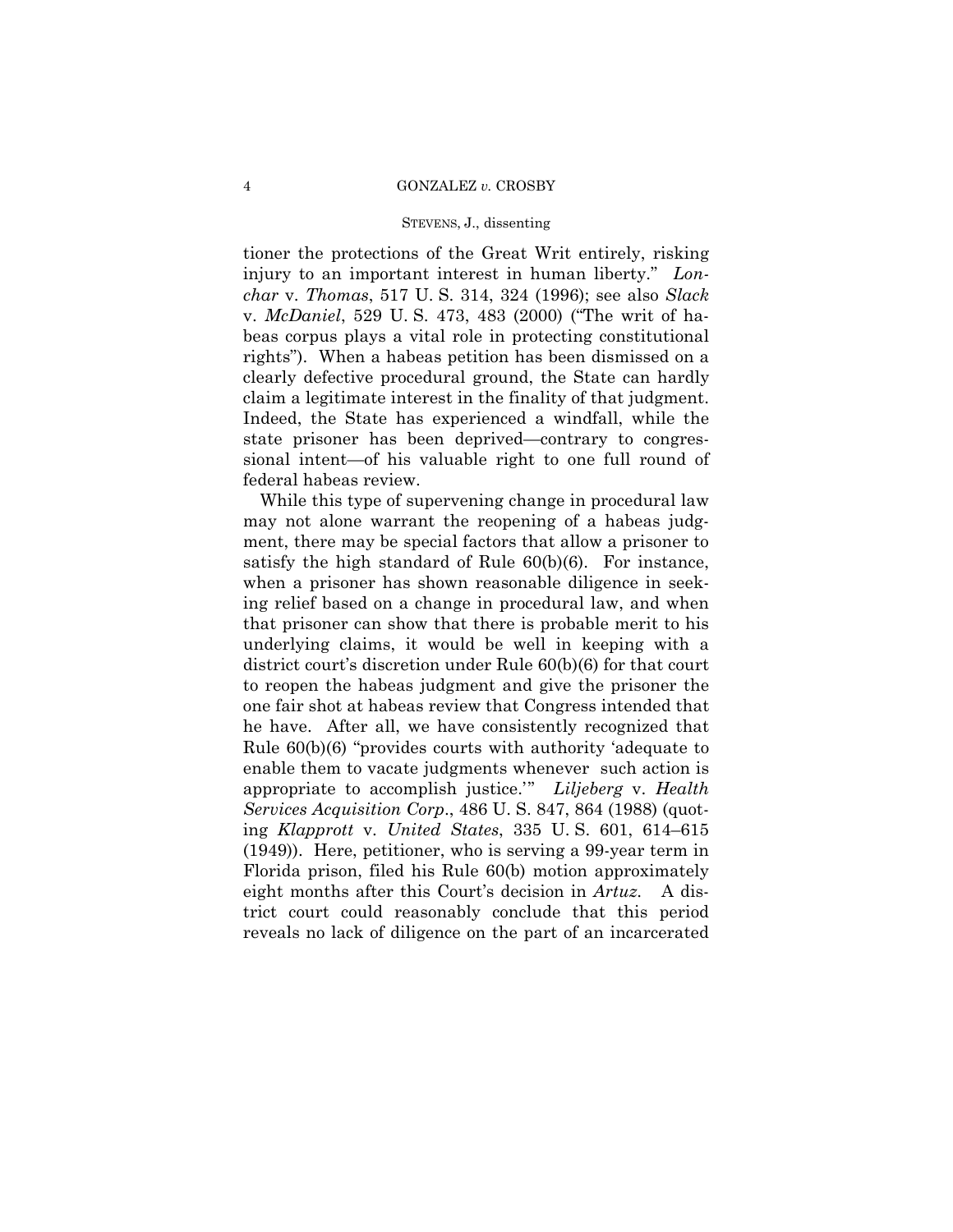*pro se* litigant.3 And while we have received scant briefing on the probable merit of his petition, his allegation—that his guilty plea was not knowing and voluntary because it was based on grossly inaccurate advice about the actual time he would serve in prison—at least states a colorable claim of a constitutional violation. See *Finch* v. *Vaughn*, 67 F. 3d 909 (CA11 1995); see also *Mabry* v. *Johnson*, 467 U. S. 504 (1984).4

The Court relies on petitioner's supposed lack of diligence in pursuing review of the District Court's initial statute-of-limitations ruling. See *ante*, at 12. In fact, petitioner did appeal the District Court's ruling, which the Court of Appeals correctly interpreted as a request for a certificate of appealability  $(COA)^5$ . As for petitioner's

<sup>3</sup>While Rule 60(b)(6) contains no specific time limitation on filing, it is worth noting that petitioner filed his motion within the strict 1-year limitation that applies to motions under Rules 60(b)(1)–(3).<br><sup>4</sup> It is also worth noting that *Artuz* v. *Bennett*, 531 U. S. 4 (2000), was

decided only seven months after petitionerís habeas judgment became final. In cases where significant time has elapsed between a habeas judgment and the relevant change in procedural law, it would be within a district court's discretion to leave such a judgment in repose.<br><sup>5</sup>See Fed. Rule App. Proc. 22(b)(2) ("If no express request for a cer-

tificate is filed, the notice of [appeal shall be deemed to constitute] a request addressed to the judges of the court of appealsî). The procedural route that petitioner navigated was actually more complicated. After the Magistrate Judge initially recommended dismissal of the petition as time barred, petitioner filed an objection that raised a Third Circuit case, *Lovasz* v. *Vaughn*, 134 F. 3d 146 (1998), which was among the circuit cases that was later endorsed by *Artuz*, 531 U. S., at 8. The Magistrateís final report noted that the Eleventh Circuit had not addressed the relevant issue of tolling, and then proceeded to rely (oddly) on *Lovasz* to deny petitioner's claim. In my view, the citation to Lovasz and the Magistrate's acknowledgment that there was no Eleventh Circuit precedent on point provided a reasonable basis for the granting of a COA.

In fact, on September 23, 1998, petitioner filed an application for a COA, and this application was granted by the District Court. The Court of Appeals, however, dismissed petitioner's appeal on October 28,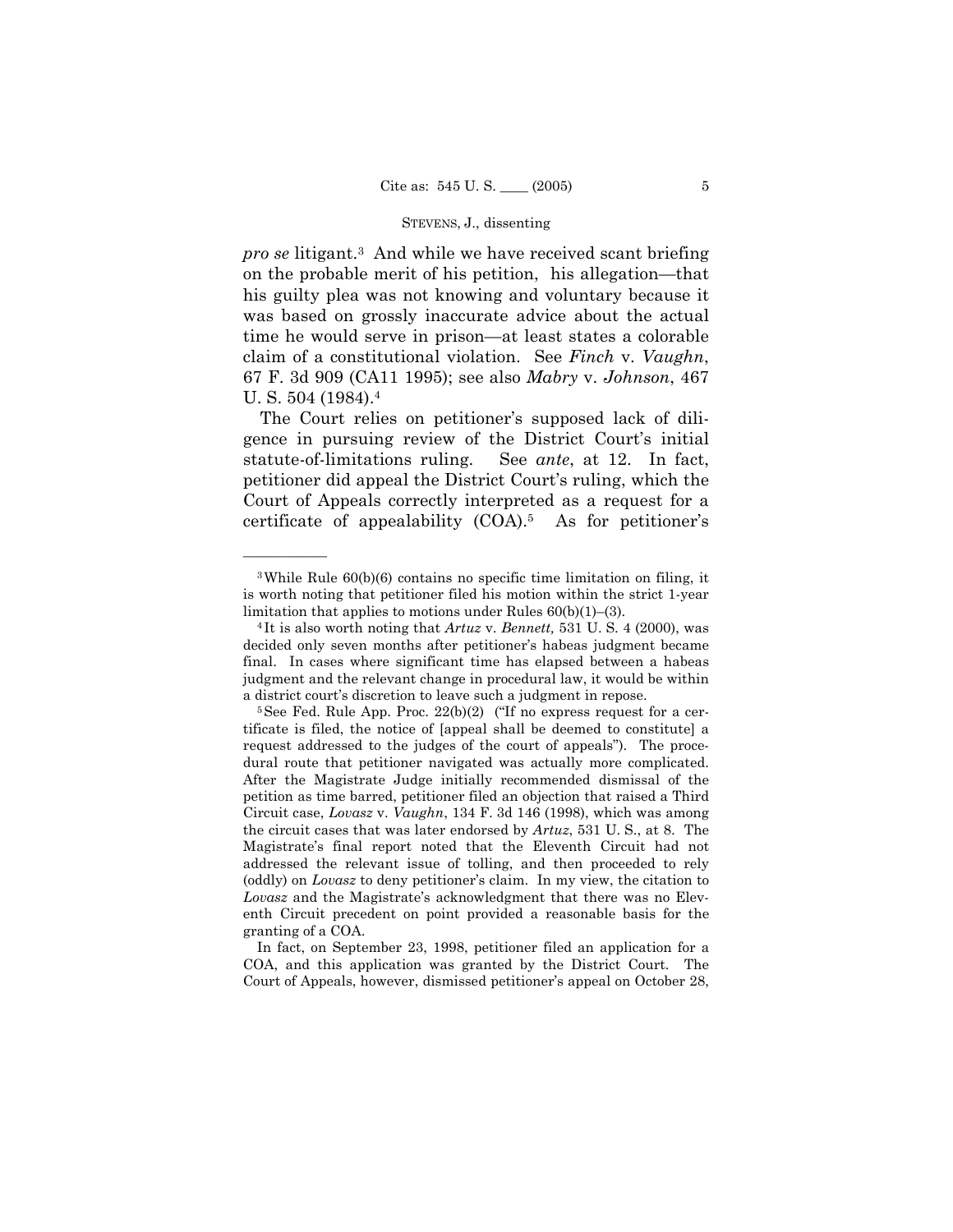#### 6 GONZALEZ *v.* CROSBY

# STEVENS, J., dissenting

failure to seek rehearing or certiorari, he alleged in his Rule 60(b) motion, App. 16, and again in his reply brief, that he filed a timely petition for rehearing on April 18, 2000, but that the clerk of the Court of Appeals returned the motion unfiled, "explaining, erroneously, that his appeal was dismissed and closed on October 28, 1999. Reply Brief for Petitioner 13 (emphasis deleted). According to petitioner, "[t]his official misinformation carried the weight of a court decision and was enough to convince a *pro se* litigant (and some lawyers) that the 90-day window for filing a certiorari petition expired, as well." *Ibid.* The State, however, represents that petitioner erroneously filed the petition for rehearing under the case number of an earlier, dismissed appeal. Brief for Respondent 4. I do not know how to resolve these allegations, but this only highlights the propriety of a remand. Even on the State's version of events, petitioner's attempt at filing for rehearing is proof of diligence on his part.

Putting these allegations aside, the Court's reasoning is too parsimonious. While petitioner could have shown even greater diligence by seeking rehearing for a second time and then filing for certiorari, we have never held *pro se*  prisoners to the standards of counseled litigants. See, *e.g.*, *Haines* v. *Kerner*, 404 U. S. 519 (1972) (per curiam). Indeed, petitioner's situation contrasts dramatically with that of the movant in the case the Court relies on, *Ackermann* v. *United States*, 340 U. S. 193 (1950). See *ante*, at 13. In upholding the denial of Rule 60(b)(6) relief in *Ackermann*, the Court put great emphasis on the fact that

<sup>1999,</sup> and remanded the COA for a determination of which specific issues merited permission to appeal. On remand, petitioner filed a new application for a COA, but this time the District Court denied the request. Petitioner then filed a timely appeal, and the District Court granted his motion to proceed *in forma pauperis* on appeal. The Court of Appeals then declined to issue a COA and dismissed the appeal on April 6, 2000.